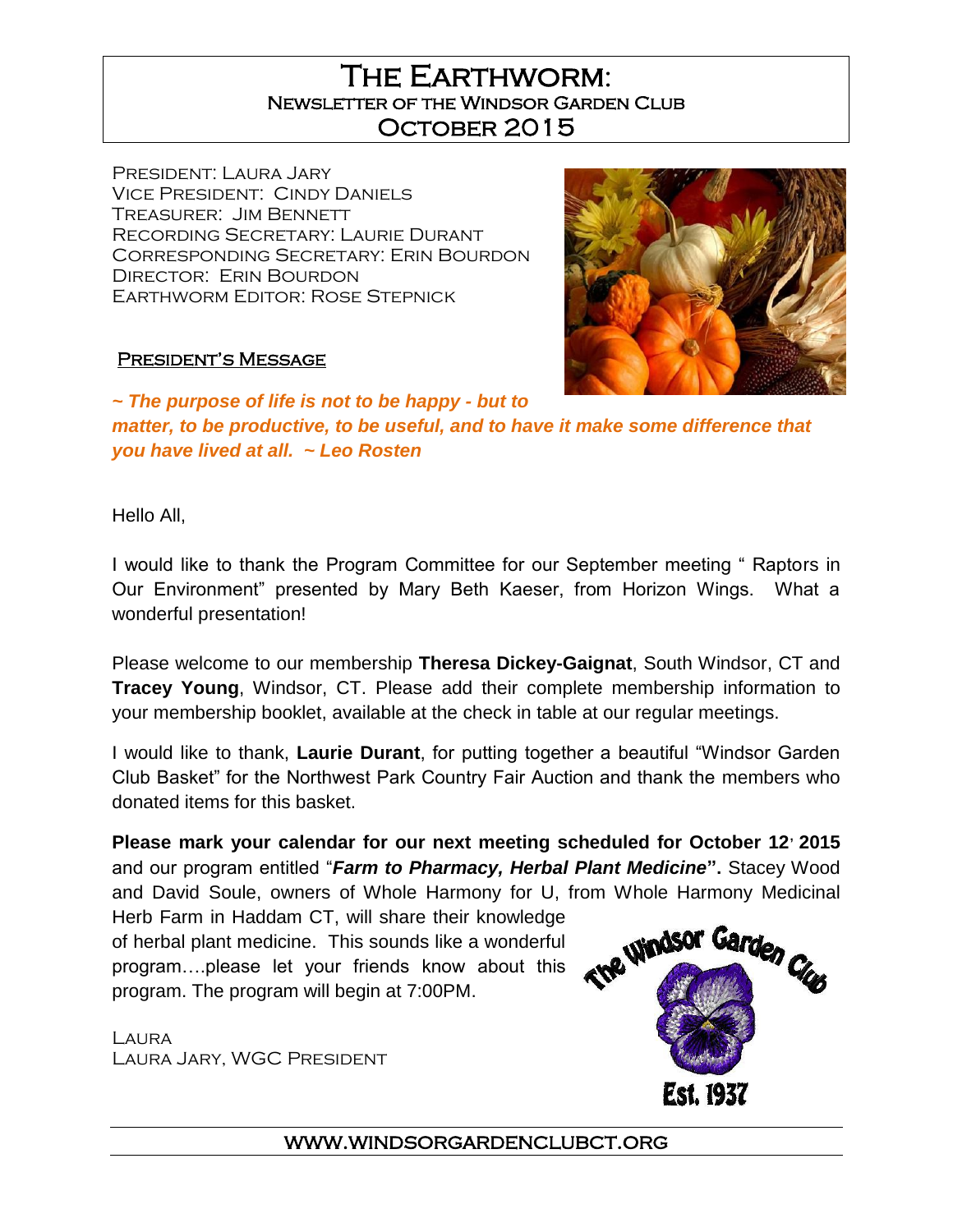## MARK YOUR CALENDAR

## **October 12th Meeting - Program Update! Farm to Pharmacy, Herbal Plant Medicine**

At the October 12<sup>th</sup> meeting of the Windsor Garden Club, Stacey Wood and David Soule, owners of Whole Harmony for U, from Whole Harmony Medicinal Herb Farm in Haddam CT, will share their knowledge of herbal plant medicine.

Both Stacey and David have completed the Farm to Pharmacy program, Community Herbalism program, and are members of the Connecticut Herb Association. Whole Harmony was awarded 1st place in the Coffee/Tea Category at the Connecticut Specialty Food Competition for their Goji Berry Raspberry Iced Tea.

 *It was wonderful to see everyone in September. Mary Beth, from Horizon Wings emailed me to say how very welcome she and her team felt. She commented on your wonderful questions! See you all on October 12th! Cindy Daniels*

## **November 2nd \*\****First Monday***\*\* Meeting Hydroponics, Gardening for the Future**

 Our November 2nd meeting will feature George Elliott, a professor from the University of Connecticut. He will discuss the benefits of growing plants in water. He will share with us research being done at the University and farms around the state that are using hydroponics successfully.

These meetings are free of charge. The programs will begin at 7:00PM.

## Meeting Information

- Club meetings are *typically* conducted on the second Monday of the month.
- Meetings begin at 6:30 PM with social time, followed by the evening's guest speaker beginning at 7:00 PM. The business portion of the meeting completes the evening.
- New members are always welcome.
- Meetings take place at the L.P Wilson Community Center, 599 Matianuck Avenue, Windsor, CT, in the Senior Center Room, which is located on the front left side of the building.
- During the months of June, July and August, club meetings are informal and are typically held at member's homes.
- Please check the calendar page to verify all meeting dates.

# **GARDEN TOUR 2017 COMMITTEE MEETING**

### **Tuesday October 6th**

We will have our first meeting for the July 15, 2017 Garden Tour:

#### *Down Memory Lane, And Still Growing Celebrating 80 Years of the Windsor Garden Club*

Tuesday, Oct.6<sup>th</sup> 7:00pm, at Cindy Daniels' home, 28 Jubrey Drive If you have volunteered to be on this committee, or wish to be, please plan to join us.

Please call or email Cindy Daniels with any questions or to let me know you will be here. Cell# 860-836-0280 or email: [cldrssage959@gmail.com](mailto:cldrssage959@gmail.com)

Thanks everyone!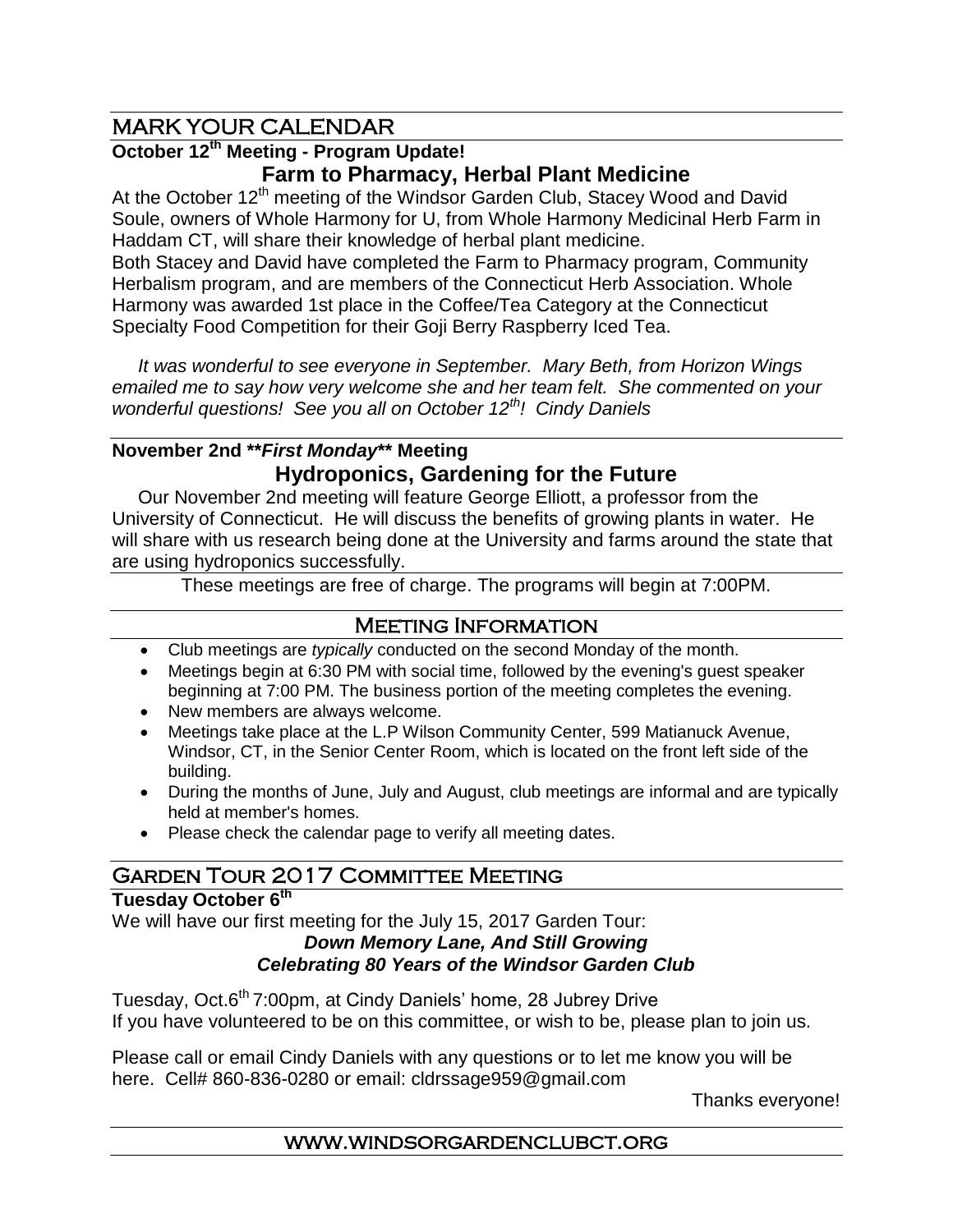#### **Reminder of upcoming fieldtrip!**

### Fieldtrip Opportunity to Cato Corner Farm, Colchester CT **Date: Friday, October 2, 2015**

#### **Time:\* Meet at LP Wilson at 9:30am to head to the farm.**



- Members and friends of the Windsor Garden Club will travel to Cato Corner, Colchester Ct., to view the farm, taste some of their wonderful cheese and hear all about their operation on;
- Friday, October  $2^{nd}$ ., rain or shine, meet at LP Wilson at 9:30am for possible carpooling
- Lunch to follow at the " Plum Tomato"
- We should return to Windsor by 2:00pm
- Should you have any questions, please call Cindy Daniels, 860-836-0280; or
- Email; [cldressage959@gmail.com](mailto:cldressage959@gmail.com)
- Thanks everyone!

# **Notice of New Fieldtrip Opportunity!**

### Sculpture Garden at the Governor's Mansion

**Tuesday October 20th**



The sculpture garden occupies a 4.7 acre space behind the Governor's Mansion and was created by 14 Connecticut sculptors. This is an exciting opportunity for us. Unfortunately, the Sculpture Garden is not open to the public for tours on weekends.

Members and friends of the Windsor Garden Club will travel to the Governor's Mansion on **Prospect Street in West** 

**Hartford** on; Tuesday, Oct. 20<sup>th</sup> for a private, guided tour of the Sculpture Garden.

Meet at **LP Wilson** at **9:30am** for possible carpooling.

#### *Rain will cancel this fieldtrip*.

To join us, or with any questions, please contact Cindy Daniels, 860-836-0280 or email cldressage959@gmail.com

Thanks everyone!



www.windsorgardenclubct.org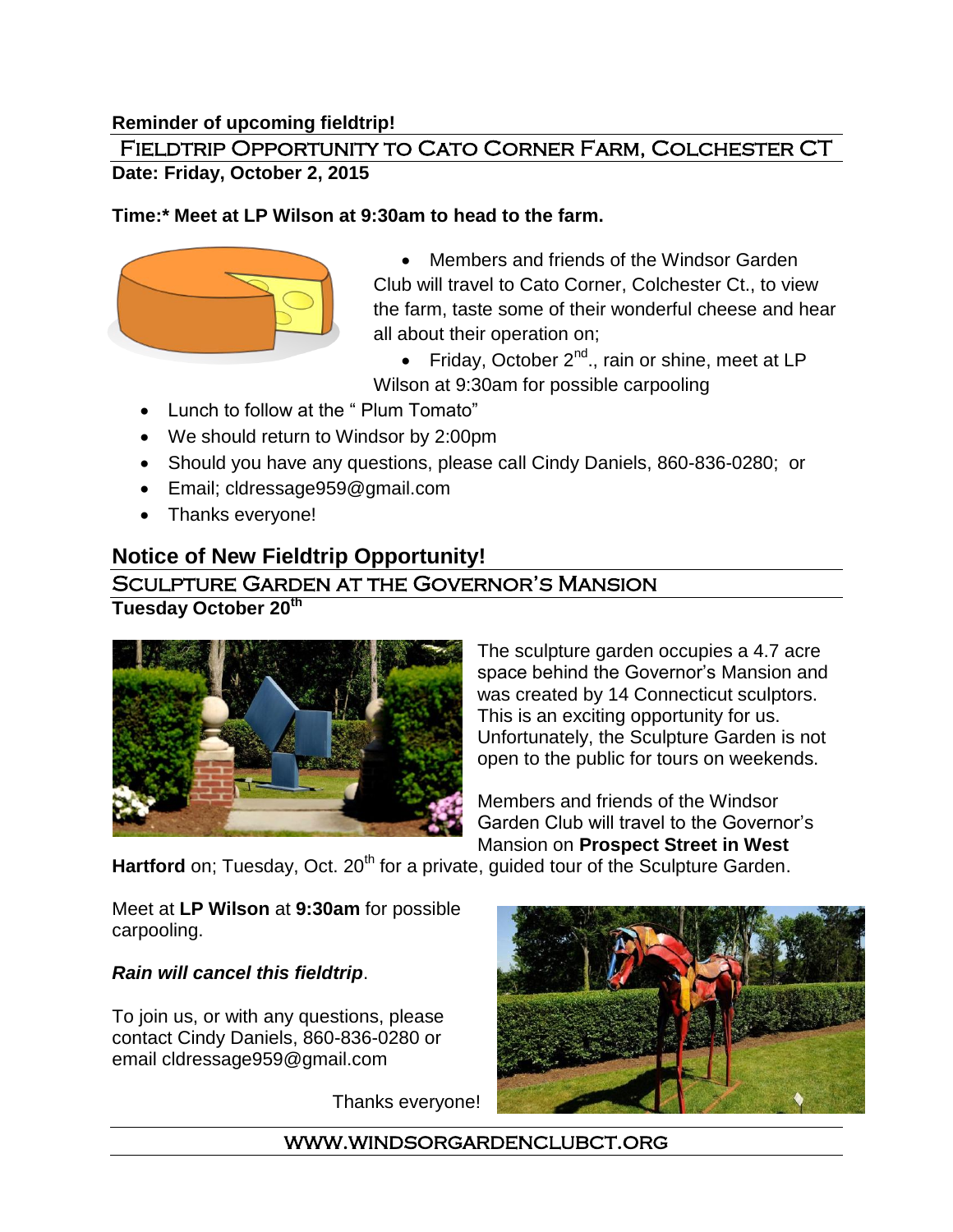# **"WINDSOR LION'S CLUB 23RD ANNUAL FALL ARTS AND CRAFTS FAIR" on the Windsor Green**

## **OCTOBER 10th, 2015**

We will be hosting a table at the Fall Arts and Craft Fair as a reach out to the Windsor Community. Our booth is **#23** and we will be there from **9 a.m. until 3 p.m**.

Our group will be speaking to folks interested in gardening and answering questions they might have regarding The Windsor Garden Club's programs and ongoing Community Projects. This is a wonderful way of promoting our garden club.

### THE WINDSOR GARDEN CLUB HOLIDAY BRUNCH **DECEMBER 6, 2015**



We will gather at **The Nutmeg**, a local restaurant, on Sunday, December 6th at 12 Noon for a bountiful brunch to help usher in the holiday season.

#### The Nutmeg is located at **297 South Main Street (Route 5) in East Windsor**.

The cost with tax and gratuity comes to **\$28.85 per person.**

**This includes**: 1 complimentary beverage: champagne, mimosa,

Bloody Mary or juices. The carving station has hickory smoked ham, leg of lamb and roast beef. Omelets made to order.

Breakfast items: French toast, bacon, sausage, muffins, bagels, Eggs Benedict. Luncheon items: fish, chicken, pasta, potatoes, vegetables. A large selection of pastries and desserts will be offered. Coffee and tea is included.

**RSVP and payments (made out to The Windsor Garden Club) will be taken between October 12th and November 2, 2015.**

# FOR YOUR INFORMATION



**Food Donations:** Please remember to bring a non perishable food item for the Windsor Food bank. Donations can be left at the table where you check in.

**Thank You Hospitality Volunteers for October 12th:** Bev Lowe, Maureen Vaginini, Heidi Kraushaar, Susan Zorro, Laurie Durant and Debbie Baker.

**Hospitality Volunteers for November 2nd:** Ann Mazza, Barbara Stavens, Margaret Taff, Laurie Durant and Alice Lang.

## **PLEASE NOTE: November 2nd is a \*\****First Monday***\*\* Meeting** because of scheduling.

www.windsorgardenclubct.org